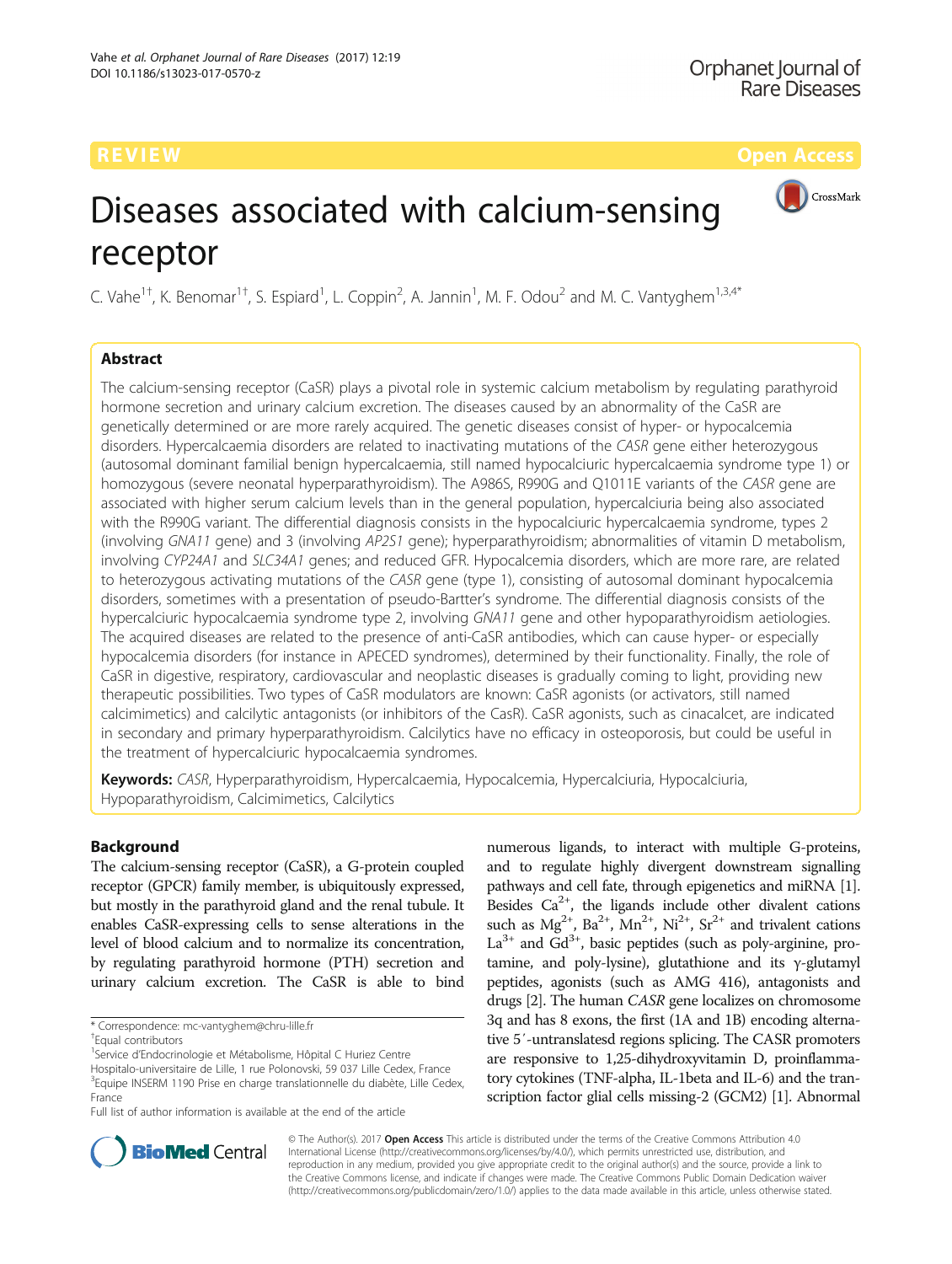<span id="page-1-0"></span>CaSR function affects the development of both calciotropic disorders, and non-calciotropic disorders, such as cardiovascular disease and cancer [\[3\]](#page-6-0).

Several disorders of calcium sensing arise from inherited or acquired abnormalities that 'reset' the serum calcium concentration upwards or downwards. They are expressed through a hyper- or hypocalcaemic syndrome [[3](#page-6-0)] (Table 1).

Familial hypocalciuric hypercalcaemia syndromes are schematically related to inactivating mutations of the CASR gene:

- heterozygous (benign familial hypercalcaemia)
- homozygous (neonatal hyperparathyroidism)

Hypocalcaemia, which is more rare, is related to heterozygous activating mutations of CASR, corresponding to autosomal dominant hypocalcaemia, sometimes with a presentation of pseudo-Bartter's syndrome. Acquired diseases, which are much more rare, are associated with the presence of CaSR-stimulating or CaSR-blocking antibodies.

Finally, the role of CaSR in many diseases that do not cause calcium and phosphate disorders is gradually coming to light, thus providing new therapeutic possibilities.

The aim of this review is 1) to make a point on the different disorders of calcium metabolism associated with CaSR anomalies, their main differential diagnoses, and their treatment, 2) to unveil the less known fields in which the CaSR could be involved. To do so, we performed a literature review with the keywords calcium-sensing receptor, hypocalciuric hypercalcaemia, hypocalcemia and hyperparathyroidism.

Table 1 Main diseases related to CaSR anomalies

Hypocalciuric hypercalcaemia syndromes:

- Genetic via inactivating mutations of the CASR gene o heterozygous (familial benign hypercalcaemia), NB: Serum calcium levels of the variants A986S, R990G and Q1011E

slightly higher than in the general population o homozygous, compound heterozygous (severe neonatal hyperparathyroidism)

- Acquired via anti-CaSR blocking antibodies (rare)

Hypercalciuric hypocalcaemia syndrome, more rare,

- Genetic via heterozygous activating mutations of the CASR gene o autosomal dominant

o sometimes with presentation of pseudo-Bartter's syndrome

- Acquired via anti-CaSR stimulating antibodies

Other disorders

- Hypercalciuria lithiases R990G variant of CaSR
- Cancers: tumor suppressor or oncogenic (colon, breast, prostate, neuroblastoma, etc.)
- Metabolic syndrome
- Hypergastrinaemia
- Inflammatory digestive and respiratory diseases
- Taste (kokumi)

## Genetic causes

Hypercalcaemia via inactivating CASR mutations Heterozygous inactivating mutations

Typical clinical and laboratory presentation Heterozygous inactivating CASR mutations result in a familial hypocalciuric hypercalcaemia syndrome (FHH) consisting of:

- moderate hypercalcaemia, usually below 1.25 mmol/L,
- a relative hypocalciuria with calcium to creatinine clearance ratio below 0.01, with a gray zone between 0.011 and 0.019 when the diagnosis is still possible [[4,](#page-6-0) [5\]](#page-6-0),
- a normal or high plasma PTH value,
- the usual absence of complications related to this hypercalcaemia.

Familial hypocalciuric hypercalcaemia syndrome, also known as FHH1, familial benign hypercalcaemia or Marx-Auerbach syndrome, is usually transmitted as an autosomal dominant trait. The hypercalcaemia is moderate and asymptomatic, although it may be marked and/ or clinically evident in 10% of cases. It persists throughout the patient's life. Plasma PTH is normal in 80% of cases and is therefore maladjusted to the serum calcium levels. Moderate hypermagnesemia is often seen. A family history of hypercalcaemia should be investigated through the plasma assay of serum calcium in relatives.

Clinical forms Although this form of hypercalcaemia is usually asymptomatic, cases of pancreatitis and chondrocalcinosis have been reported in some adults [[6](#page-6-0)].

An increase in parathyroid volume is generally not seen. However, a dozen cases of parathyroid adenomas associated with CASR mutations have been reported, with two families having adenoma and/or familial hyperplasia of the parathyroids with papillary microcarcinoma [[7](#page-6-0)–[14](#page-6-0)]. Moreover, the R990G variant of CaSR seems to be more common in the general Chinese population, but also in Chinese patients with hyperparathyroidism [[15](#page-6-0)]. The coexistence of hyperparathyroidism and hypocalciuric hypercalcaemia syndrome was also identified in 4 out of 139 patients from a hyperparathyroid Caucasian population [[16](#page-7-0)]. The serum calcium levels decreased postoperatively. These associations remain rare and may be found fortuitously. Nevertheless, mutant sensors in the plasma membrane have been shown to be major contributors to hyperplasia of parathyroid glands [[17](#page-7-0)].

Also, a tendency for hypercalciuria has been reported with the R990G variant, also resulting in slightly higher serum calcium levels than in the general population [\[18](#page-7-0)–[20\]](#page-7-0).

Finally, some cases of recessive inheritance have been reported [[21, 22](#page-7-0)].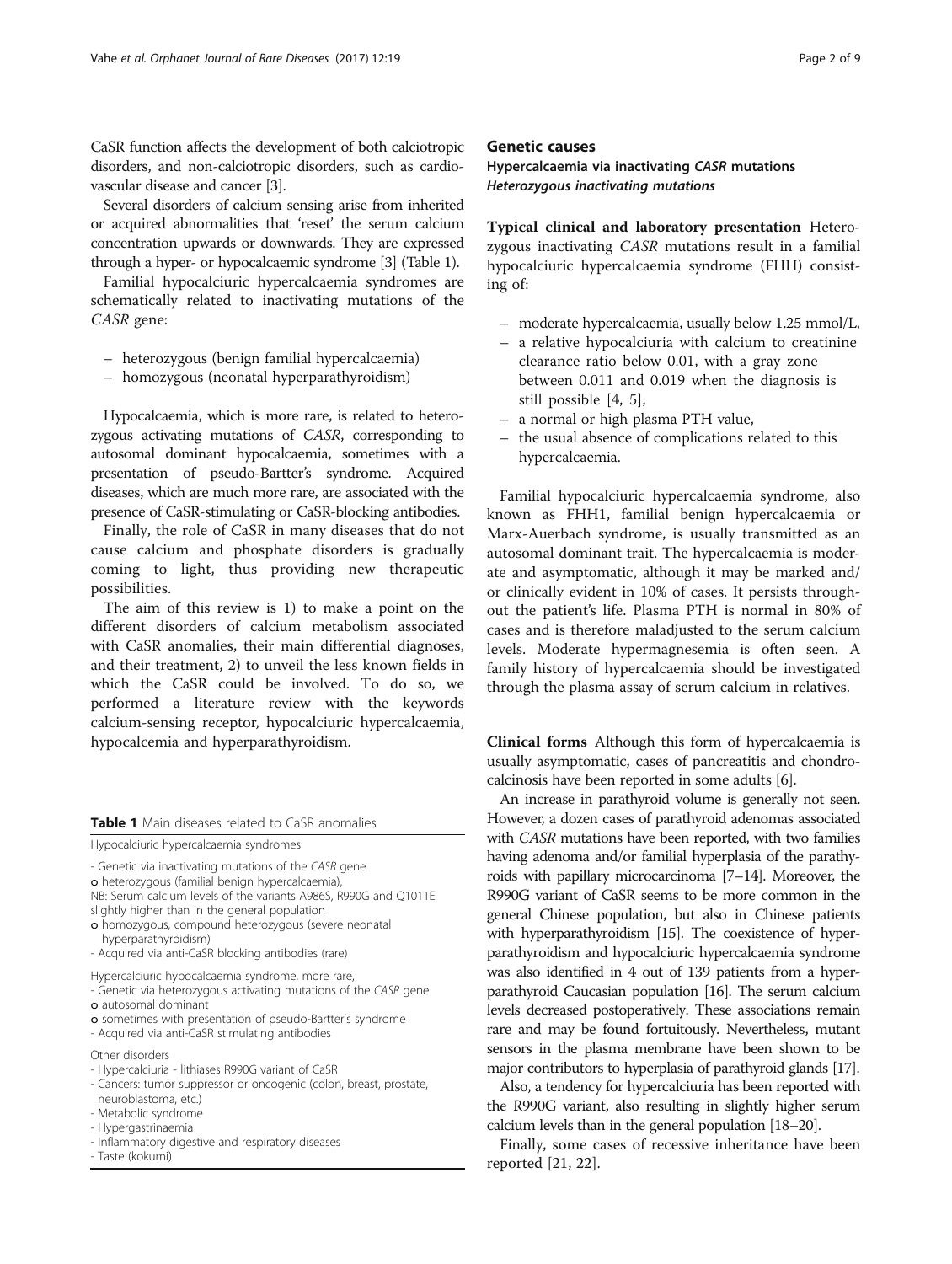<span id="page-2-0"></span>Differential diagnosis The differential diagnosis consists of the hypocalciuric hypercalcaemia syndrome types 2 and 3; hyperparathyroidism, familial in particular; abnormalities of vitamin D metabolism; and reduced GFR (glomerular filtration rate) (Table 2).

- Hypocalciuric hypercalcaemia syndrome type 2 is linked to mutations of the GNA11 gene, located on chromosome 19p13.3 and coding for one of the sub-units of the G-protein (G- $\alpha$ 11). This forms comprises about 10% of familial benign hypercalcaemia cases [[23](#page-7-0)].
- Type 3 consists of mutations of the AP2S1 gene, also located on chromosome 19 but at 19q13.3, generally at the level of arginine in position 15. AP2S1 mutations account for about 20% of familial hypocalciuric hypercalcaemia cases. This form is associated with a more severe FHH variant that may lead to symptomatic hypercalcaemia with hypophosphoraemia and an increase of PTH with age, low bone mineral density and cognitive dysfunction.,. The AP-2 complex is a heterotetramer composed of α, β, μ and σ sub-units binding clathrin to the vesicle membranes. These vesicles intervene in the internal-

Table 2 Main differential diagnoses of calcium disorders related to CASR gene mutations

#### Hypercalcaemia

Familial hypocalciuric hypercalcaemia (FHH) syndromes

- type 2 via mutations of the GNA11 gene (10%)
- type 3 via mutations of the AP2S1 gene (15%)
- via mutations of other as of yet unknown genes (20%)

Familial hyperparathyroidism

- via mutations of tumour suppressor genes:
- o MEN1 (Multiple endocrine neoplasia type 1)
- o HRPT2 (/CDC73)
- o CDKN1B (MEN4)
- o but also the APC, SFRPs, GSK3β, RASSF1A, HIC1, RIZ1, and WT1 genes, and possibly CASR, GNA11, AP2S1, and GCM2…
- via mutations of proto-oncogenes (CCND1/PRAD1, RET [MEN2], ZFX, CTNNB1, EZH2)cpe

Hyperparathyroidism with normal or low PTH with hypercalciuria via mutation of the genes

- CYP24A1
- $-SIC34A1$

Hypercalcemia associated with reduced glomerular filtration rate, making the low urine calcium difficult to interpret

#### Hypocalcaemia

Hypercalciuric hypocalcaemia syndrome type 2 via activating mutation of the GNA11 gene.

No gain-of-function mutation described for the AP2S1 gene

Other types of hypoparathyroidism

isation of the receptors coupled with the G-proteins (GPCRs). Mutations of the σ sub-unit of AP2 decrease the sensitivity of the cells to the extracellular calcium and reduce CaSR endocytosis [\[24,](#page-7-0) [25\]](#page-7-0).

– About 20% of hypocalciuric hypercalcaemia syndrome cases are not related to the identified genes, suggesting that still unknown genes are probably involved [\[26\]](#page-7-0).

Besides the mutations of the genes involved in types 2 and 3 FHH, FHH syndromes related to a mutation of the CASR gene must be differentiated from hyperparathyroidism with normal PTH [[27](#page-7-0)].

In the hypocalciuric hypercalcaemia syndromes, the familial character of the hypercalcaemia and a calcium to creatinine clearance ratio below 0.01 support familial benign hypercalcaemia rather than hyperparathyroidism, despite a gray zone.

There are also other autosomal dominant genetic forms of familial hypercalcaemia, which are associated with different syndromic manifestations such as tumours and particularly hyperparathyroidism linked to tumour suppressor gene mutations, including:

- the MEN1 gene, coding for menin in multiple endocrine neoplasia type 1 (MEN1),
- the *HRPT2 (/CDC73)* gene, specifically involved in carcinogenesis,
- the CDKN1B gene,
- but also the APC, SFRPs, GSK3β, RASSF1A, HIC1, RIZ1, and WT1 genes, and possibly CASR [[28](#page-7-0)], GNA11, AP2S1, and GCM2 or glial cells Missing-2, a transcription factor linked to the early development pf parathyroid glands [\[1](#page-6-0), [29](#page-7-0)]

as well as mutations of proto-oncogenes (CCND1/ PRAD1, RET in MEN2, ZFX, CTNNB1, EZH2) [[30](#page-7-0)–[32](#page-7-0)].

Finally, mutations of the CYP24A1 gene with autosomal recessive transmission may induce a biological phenotype, characterized by hypercalcemia, hypercalciuria, depressed PTH, normal 25-OHD, increased  $1-25-(OH)_2D$ , and decreased  $24-25-(OH)<sub>2</sub>D<sub>3</sub>$  levels, characteristic of infantile hypercalcemia, which may also be related to SLC34A1 gene mutations. Late-onset forms include nephro-lithiasis/-calcinosis, chronic renal insufficiency and hypertension. The CYP24A1 gene belongs to the CYP450 group and encodes for 25-hydroxyvitamin D (25-OHD) 24-hydroxylase, a key enzyme of calcitriol  $(1-25-(OH)<sub>2</sub>D)$  degradation. Reduced rates of inactivation of 1-25-(OH)<sub>2</sub>D caused by a CYP24A1 gene defect result in increased serum  $1-25-(OH)_2D$  levels and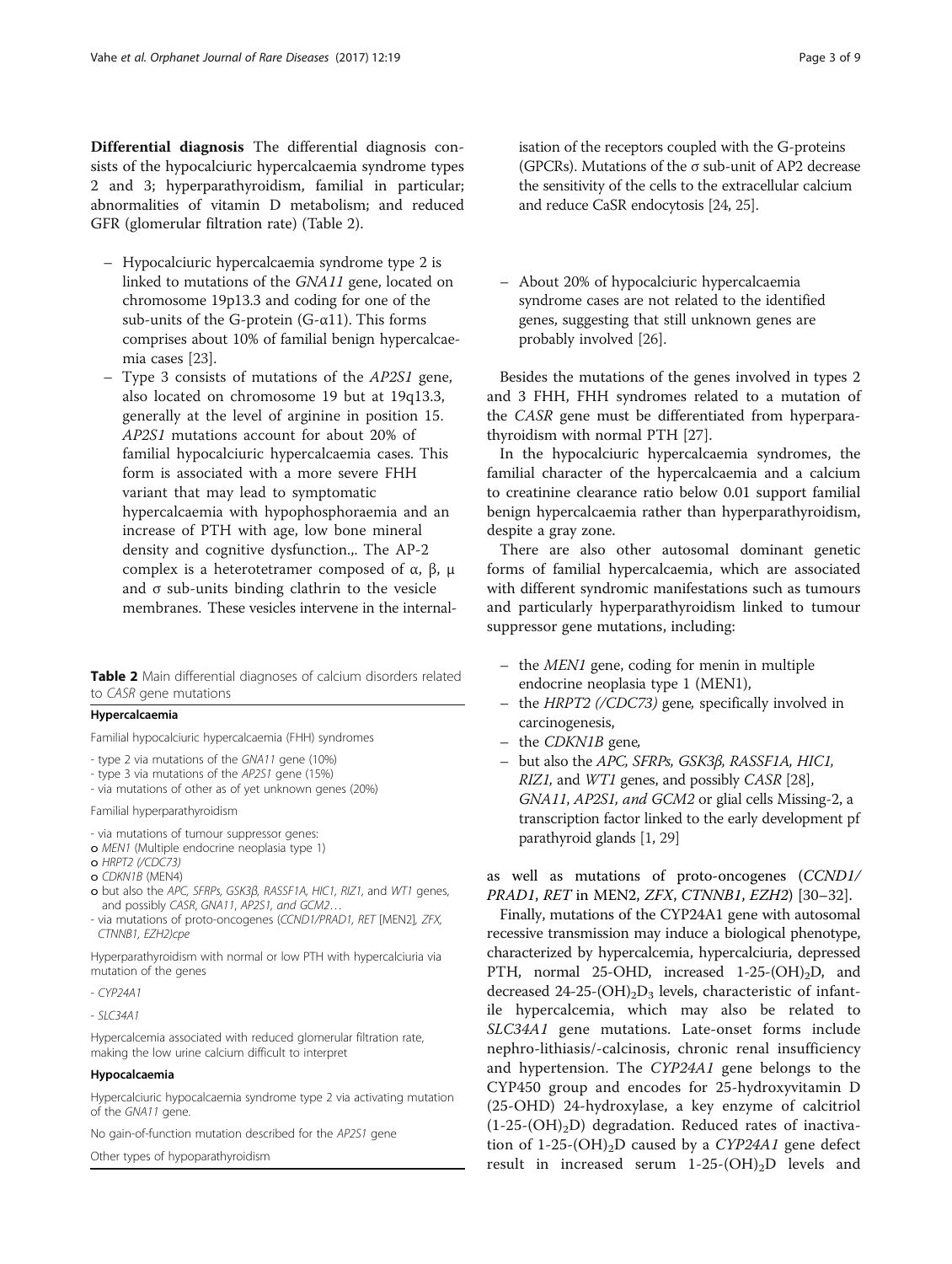intestinal absorption of calcium, causing downregulation of PTH secretion [[33\]](#page-7-0). Two cases of hyperparathyroidism complicating CYP 24A1 mutations have been reported [[34](#page-7-0)].

Treatment Calcimimetics as a rule are not indicated except in case of symptomatic forms. It is important to remember to investigate for parathyroid adenoma in the event of complications.

#### Homozygous inactivating mutations

Clinical and laboratory presentation The homozygous inactivating mutations of CASR [[35, 36\]](#page-7-0), which are much more rare, may result in severe neonatal hyperparathyroidism (NSHPT) with:

- marked hypercalcaemia,
- most of the time hypercalciuria, when very high PTH and calcium levels increase renal calcium excretion, with values of calcium/creatinine clearance ratio > 0.01
- increased PTH,
- dehydration,
- bone demineralisation,
- fractures.

Neonatal hyperparathyroidism is a severe life-threatening disorder. The role of normal maternal serum calcium levels perceived as being low by the newborn could promote the occurrence of this hyperparathyroidism, by stimulating PTH secretion, early during the intra-uterine life. The increased level of serum calcium leads to hypercalciuria.

Otherwise NSHPT is associated with a large proportion of CASR mutations involving the  $Ca^{2+}$  -binding sites particularly at the VFTD cleft, which is the principal site of  $Ca^{2+}$  binding [[37\]](#page-7-0). Mutant sensors in the plasma membrane are major contributors to hyperplasia, which is usually observed in the four glands in NSHPT [[17](#page-7-0)]. The main mutations reported in this condition are compound homozygous or heterozygous inactivating mutations of CASR or sometimes simply de novo occurring heterozygotes [[37](#page-7-0), [38\]](#page-7-0), such as the R185Q and R227Q mutations, which are the cause of alterations in the MAPkinase (MAPK) pathway.

Progression Progression generally follows the familial benign hypercalcaemia pattern. Variants of this severe hypercalcaemia have been described with a later appearance in childhood, particularly in the case of compound heterozygosity of the *CASR* gene inherited from the parents each having asymptomatic familial benign

Finally, significant negative feedback from the protein coded by the CASR gene has ben reported in a considerable proportion of parathyroid carcinoma cases having a high proliferation index. In contrast, no mutation of the CASR gene has been demonstrated in these parathyroid carcinomas.

Treatment Besides rehydratation with normal saline, treatment is based on cinacalcet (which is not always effective), biphosphonates, low-calcium milk and, as a last resort, on total parathyroidectomy [[39](#page-7-0)].

# Hypocalcaemia via activating mutations of CASR Hypercalciuric hypocalcaemia syndrome type 1

Hypercalciuric hypocalcaemia syndrome is an isolated form of autosomal dominant, congenital hypoparathyroidism that is the mirror of the presentation of FHH (Table [1](#page-1-0)). There is therefore hypocalcemia with normal or low PTH but that is maladjusted in all cases. The urine calcium is usually normal, consistent with hypercalciuria relative to the serum calcium levels. There is a tendancy for hypomagnesemia. This syndrome is linked to gain-of-function, or activating, mutations of the CASR gene [[40](#page-7-0)–[42](#page-7-0)].

- 50% of patients present with moderate and asymptomatic hypocalcemia that is found fortuitously,
- 50% present with paresthesias, tetany, epilepsy, severe hypocalcaemia, sometimes with Bartter syndrome [\[43\]](#page-7-0),
- 10% present with hypercalciuria with nephrocalcinosis or lithiasis,
- Over 35% present with ectopic and/or basal ganglia calcifications.

The A843E, C131W, F788C mutations are generally associated with hypomagnesemia with PTH at the lower limit of normal. The P221L, K47N and finally E481K mutations are associated with normal serum magnesium levels, and an increased PTH in response to the hypocalcemia [[44, 45](#page-7-0)].

## Differential diagnosis

The differential diagnosis of these hypercalciuric hypocalcaemia syndromes consists of the hypercalciuric hypocalcaemia syndrome type 2 linked to a gain-in-function activating mutation of the GNA11 gene (Table [2\)](#page-2-0). The phenotype is identical to the hypercalciuric hypocalcaemia syndrome type 1 linked to an activating mutation of the CASR gene, apart from the hypercalciuria and hypomagnesemia that are not present in the type 2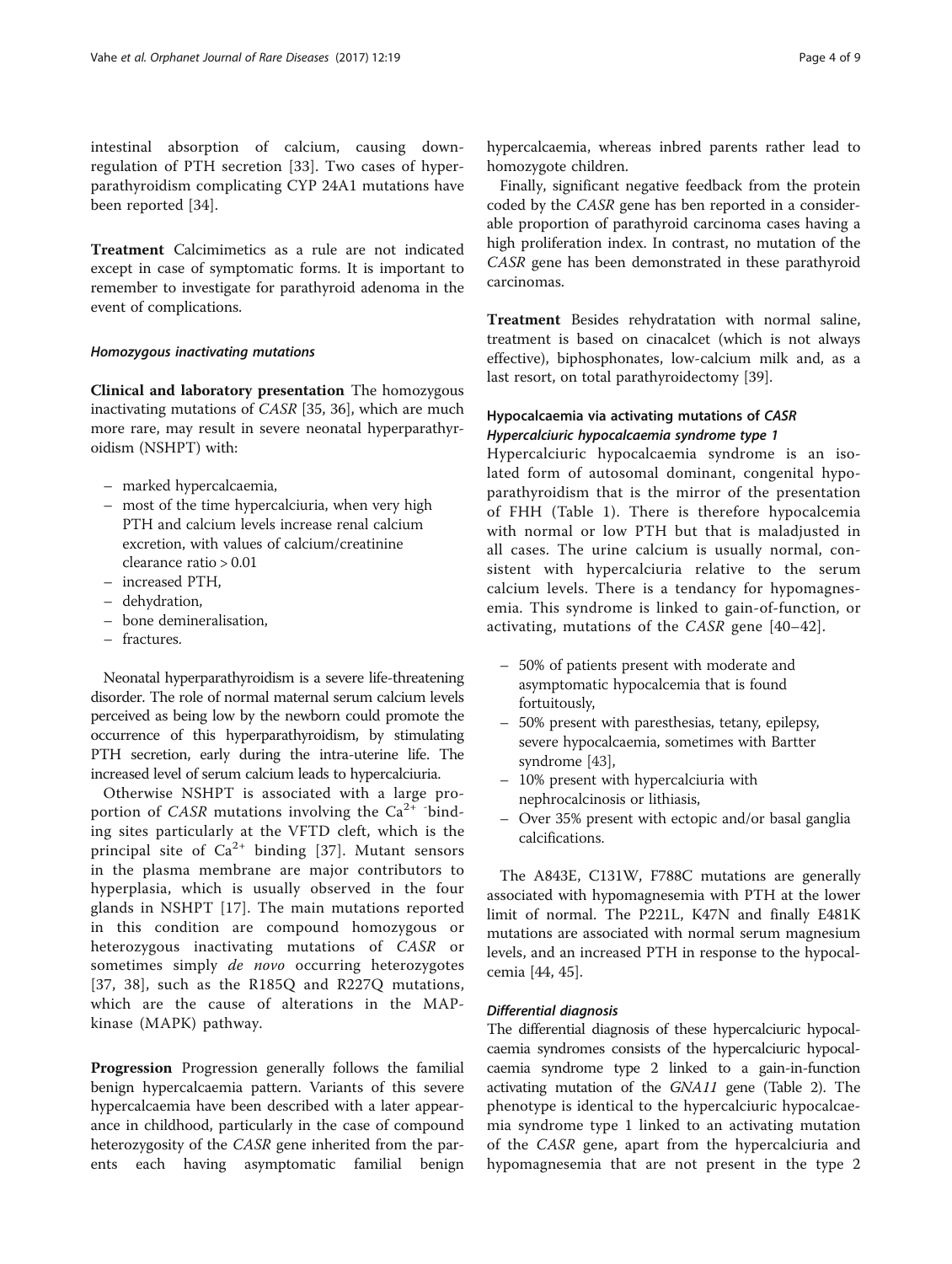form, [\[41](#page-7-0), [46\]](#page-7-0). A gain-of-function mutation has still not been described for the AP2S1 gene at this time.

The other differential diagnoses consist of hypoparathyroidism aetiologies.

This presentation may be reproduced by the presence of anti-CaSR stimulant antibodies, for which an investigation will therefore need to be done.

## Clinical forms

Bartter-like phenotype A Bartter-like phenotype of these CASR activating mutations results in a presentation of hypokalemic metabolic alkalosis, with moderate secondary hyperaldosteronism without very severe salt loss, but with a tendancy for hypercalciuric hypocalcemia. This presentation has been described in several adults and several children [[43](#page-7-0), [44](#page-7-0)].

It consists of mutations that are generally highly activating of the CASR gene, e.g. L125P.

The pathophysiology is related to CaSR activation, which inhibits the reuptake of sodium chloride by means of the thiazide-sensitive sodium chloride transporter. This effect is not visible when the mutation is only slightly activating, but becomes so when it is significant.

In this situation, the mutations that are usually responsible for Bartter syndrome (NKCC2, ROMK, CLCKB et BSND) are negative.

Sporadic hypoparathyroidism There are cases of sporadic hypoparathyroidism that are identical to the autosomal dominant hypercalciuric hypocalcemia syndrome, except that the familial influence is lacking. These are therefore de novo CASR mutations, and must be differentiated from an autoimmune cause. The hypocalcemia may have few symptoms or may otherwise be very debilitating or even life-threatening. Few cases have been described.

#### **Treatments**

The emergency treatment for these types of hypocalcaemia is based on parenteral calcium administration and the standard of care treatment would be vitamin and calcium supplementation. Vitamin D stimulates the expression of CASR but causes an increase in urine calcium with the risk of nephrocalcinosis in 57% of treated subjects.

For this reason, it is recommended that treatment should only be given to patients with hypocalcaemia below 76 mg/L and/or who are symptomatic, using the smallest dose of 1 alpha-hydroxycholecalciferol (1 to 2 μg/day), while monitoring the 24-h urine calcium every 3 to 6 months. The combination with thiazides, to decrease the urine calcium, worsens the hypokalemic tendency [\[26](#page-7-0)]. Recombinant PTH may normalise the serum and urine calcium levels. Calcilytic compounds (allosteric inhibitors of CaSR) could be beneficial in the future, through stimulation of PTH secretion and reduction of urine calcium and renal calcifications [[47, 48](#page-7-0)]. They are however usually ineffective in osteoporosis. Otherwise, certain drugs such as proton pump inhibitors may worsen hypomagnesemia and hypocalcemia and should be used with caution to avoid cardiac arrhythmias and seizures.

## Acquired causes

## Autoimmune hypocalciuric hypercalcaemia

The clinical presentation of autoimmune hypocalciuric hypercalcaemia is identical to the presentation of the genetically determined forms, with moderate hyperparathyroidism, relative hypocalciuria, and inappropriate PTH. An association with other autoimmune diseases is possible in the case of autoimmune polyendocrinopathy syndrome type 1 (APECED) or type 2 (particularly thyroid diseases and coeliac disease). The case studied histologically did not show lymphocytic infiltration of the parathyroids. Anti-CaSR antibodies, blocking in vitro, directed against the extracellular portion of the protein have been identified [\[49](#page-8-0)–[51\]](#page-8-0). They inhibit the activation of CaSR by the extracellular calcium, resulting in PTH stimulation.

## Acquired autoimmune hypoparathyroidism

These types of hypoparathyroidism may occur in isolation or in association with autoimmune polyendocrinopathy type 1 or more rarely with type 2. They are characterised by the presence of antibodies directed against the extracellular portion of CaSR. The prevalence of these antibodies in isolated autoimmune hypoparathyroidism is about 49%. The presence of this type of antibody does not imply that they are necessarily functional.

Anti-NALP5 antibodies have also been identified, particularly in cases of hypoparathyroidism related to the APECED syndrome. Their specificity is 50% and their sensitivity is 26%, which makes them a poorer indicator than the anti-CaSR antibodies,which have a specificity of 83% and a sensitivity of 50%. The presence of these antibodies in this type of syndrome is more frequent when they are assayed early relative to the date of occurrence of the hypoparathyroidism [\[50](#page-8-0)].

## Calcium-sensing receptor and other diseases Hypercalciuria and lithiasis

The serum calcium level is genetically determined for 50 to 70% of its variability. The A986S variant, as well as the R990G and Q1011E variants, are associated with higher serum calcium levels [\[27](#page-7-0), [28\]](#page-7-0) than in the general population. Hypercalciuria is associated with the R990G variant of CASR [\[18](#page-7-0)–[20](#page-7-0)]. The minor allele rs6776158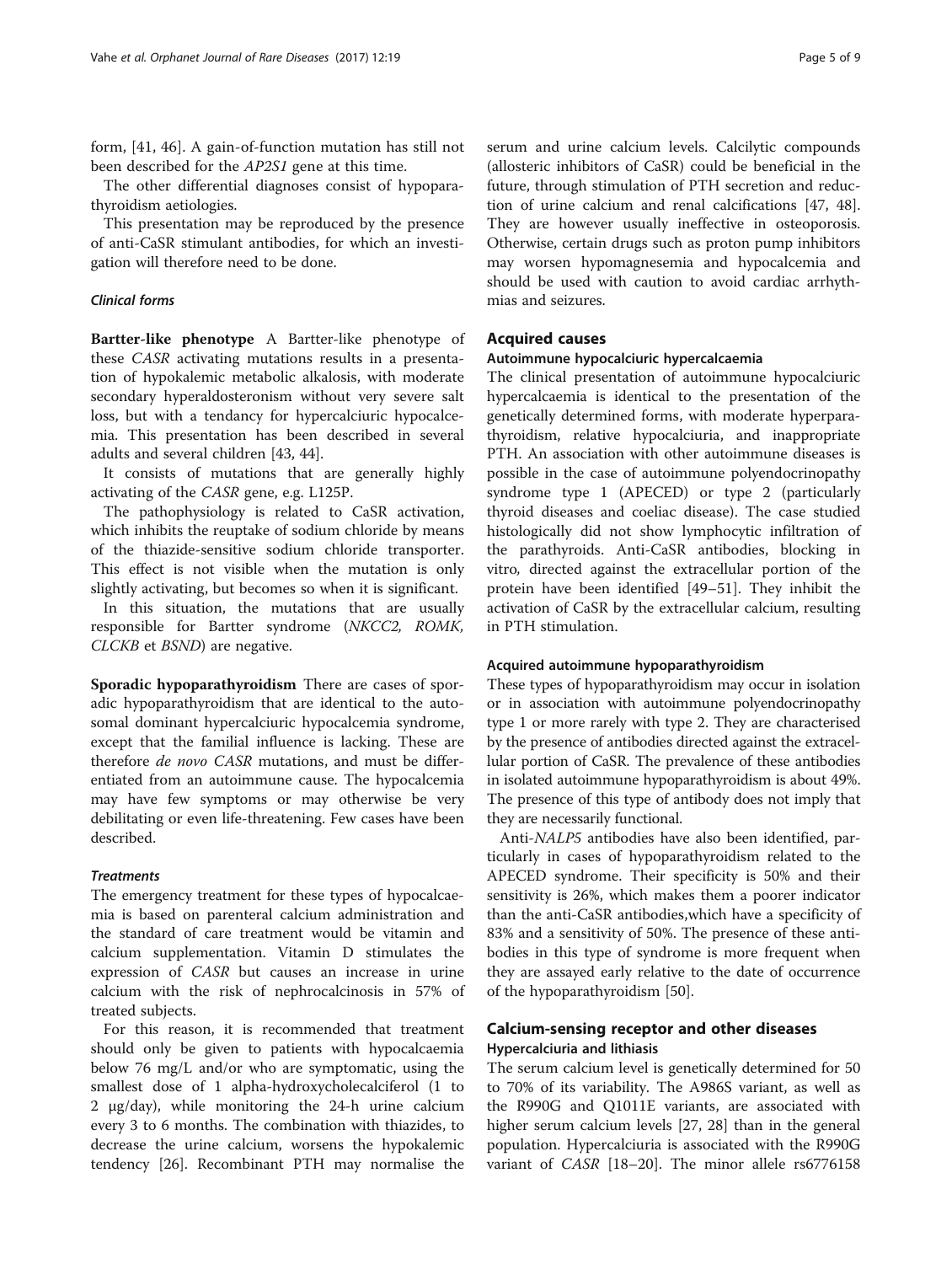predisposes to kidney stones by decreasing the transcriptional activity of the CASR gene promoter 1 and its renal tubular expression. Moreover, Claudin 14, a protein which regulates the transport of ions ans solutes at epithelial tight junctions, is expressed at a lower level in the rs6776158 GG homozygous subjects. In these cases, nephrolithiasis may occur by another mechanism than hypercalciuria [\[1,](#page-6-0) [19\]](#page-7-0).

#### Calcium-sensing receptor and the digestive tract

Hypercalcaemia is associated with increased acid discharge, since the secretion of gastrin and calcitonin is stimulated by the hypercalcaemia via the intermediary of the CaSR present in the gastrin-secreting cells. Patients presenting with hypercalcaemia therefore have a frequent tendency for hypergastrinaemia, which may explain the increased frequency of digestive disorders. CaSR reportedly has antiinflammatory, anti-secretory, pro-absorbent and inhibitory properties on intestinal motility. Its activation could provide a new therapeutic approach for diarrhoea [\[52, 53\]](#page-8-0).

## Calcium-sensing receptor and the respiratory tract

The activation of CaSR also reportedly has antiinflammatory and anti-allergic properties, which could provide a therapeutic benefit [[54](#page-8-0)].

#### Calcium-sensing receptor and cancer

A correlation was observed between certain CASR rs17251221 type polymorphisms and coronary artery disease, type 2 diabetes, cancer and mortality. In cancer, CaSR appears to have paradoxical roles, and depending on the tissue involved, it is able to prevent or promote tumour growth. This effect would be mediated through genetic or epigenetic mechanisms such as methylation of the CASR P2 promoter especially in colon cancer and neuroblastic tumors [\[1\]](#page-6-0). In tissues like the parathyroid or colon, CaSR inhibits proliferation and induces terminal differentiation of the cells. Therefore, loss of the receptor, as seen in colorectal or parathyroid tumours, confers malignant potential, suggestive of a tumour suppressor role. In contrast, in prostate and breast tumours, expression of CaSR is increased, and it seems that it favours metastasis to the bone, acting as an oncogene [[55, 56](#page-8-0)]. Normal and neoplastic mammary epithelial cells express CaSR. During lactation, CaSR activation in the mammary cells causes negative feedback of parathyroid hormone-related protein (PTHrP) in the milk and blood and increases calcium transport in the milk. Conversely, in breast cancer, CaSR stimulates the expression of PTHrP. A switch in the function of the G-proteins underlies the opposite effects of CaSR on the expression of PTHrP in normal and neoplastic mammary epithelial cells.

## Calcium-sensing receptor and cardiovascular risk

CaSR is present on the β cells and the enteral endocrine cells, as well as on the adipocytes and the myocytes. This may explain why alterations in cardiac function and metabolic regulation are associated with genetically determined signalling abnormalities of CaSR, particularly with regard to insulin secretion, postprandial blood glucose regulation, lipolysis and inhibition of myocardial cell proliferation [\[57](#page-8-0)–[63\]](#page-8-0).

## Calcium-sensing receptor and taste regulation

CaSR could participate in taste control (particularly the taste of kokumi) and the regulation of enterogastric hormones, such as ghrelin, which are orexigenic and participate in glucose regulation in response to the amino acid intake in the intestine [\[64\]](#page-8-0).

Knowledge of the calcium-sensing receptor enables the development of various approaches, especially those of an imaging agent (Calhex-231) in parathyroid diseases and perhaps in the medullary thyroid cancer.

## Calcium-sensing receptor modulators

There are two known types of CaSR modulators: CaSR agonists (or activators, still named calcimimetics) and calcilytic antagonists (or inhibitors of the calciumsensing receptor) [\[48,](#page-7-0) [60, 65](#page-8-0)–[67\]](#page-8-0).

## CaSR agonists or calcimimetics

These drugs are capable of making CaSR more sensitive to serum calcium levels, thereby decreasing the parathyroid hormone and the serum calcium in hyperparathyroidism, whether they are primary, secondary or neoplastic. Two types have been described: type I, which is a direct agonist, and type II, which is a positive allosteric activator.

Cinacalcet is a type II calcimimetic and thus results in a risk of dose-dependent hypocalcaemia by reducing the parathyroid hormone. In patients on dialysis, cinacalcet reduces calcium, phosphorus and FGF23 levels, hyperplasia of the parathyroids and bone remodelling, with a bone gain of around 3% in the femur; it may diminish skeletal fracture rates and the need for parathyroidectomy. It is also indicated in primary hyperparathyroidism, parathyroid carcinomatosis, parathyromatosis, and refusal or contraindications of parathyroid surgery.

The second generation type II calcimimetic, Velcalcetide (AMG416) is currently under regulatory review.

Their benefits have also been discussed in patients with arterial hypertension and vascular calcifications. The R-568 or AMG641 calcimimetics are in fact capable of increasing CaSR expression and decreasing mineralisation of the vascular smooth muscle cells, which could have a beneficial effect on vascular calcifications [\[68](#page-8-0)]. Finally, the combination of cinacalcet with small doses of vitamin D has been shown to be effective in slowing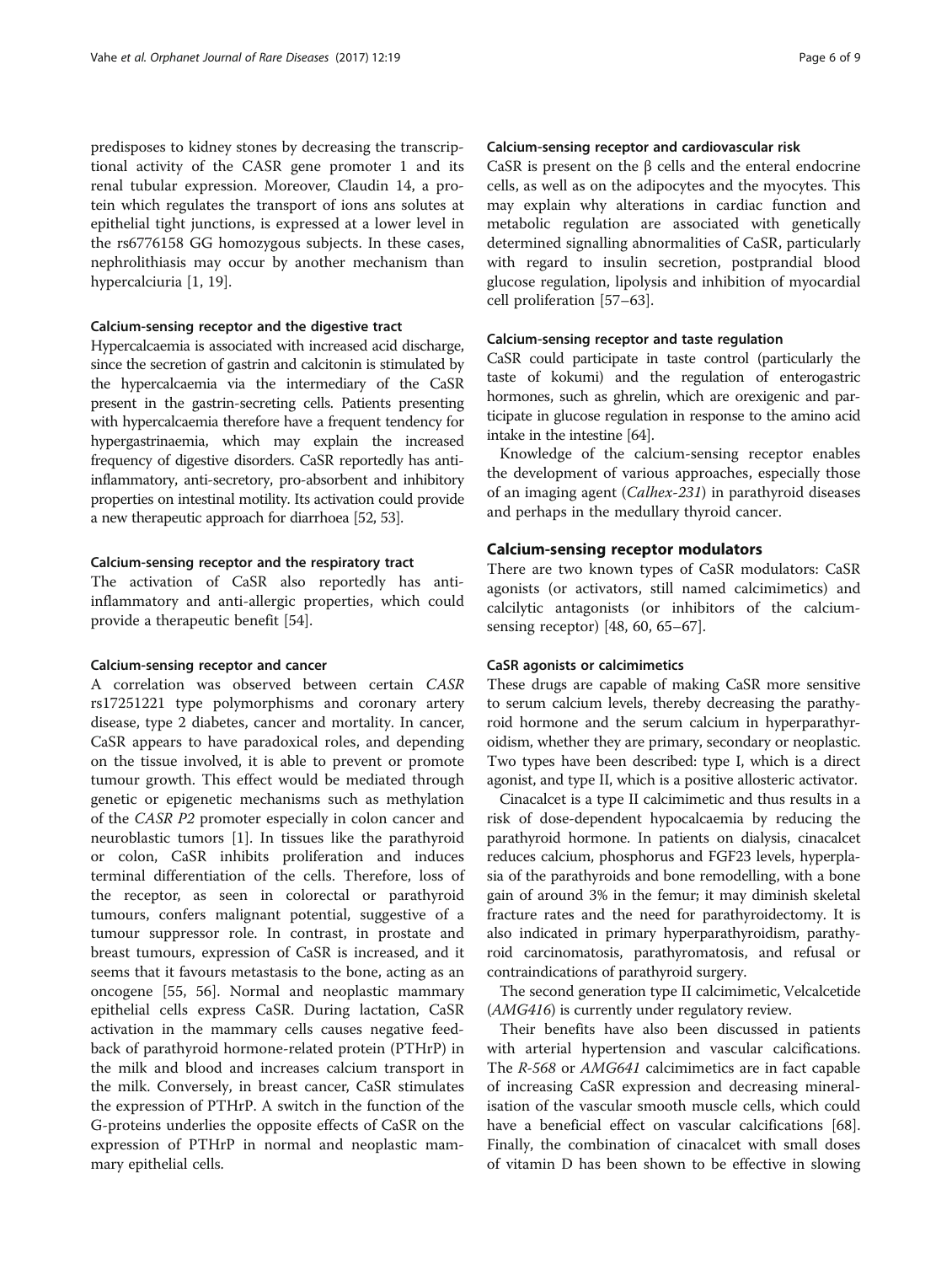<span id="page-6-0"></span>down the progression of vascular calcifications compared with treatments using larger doses of vitamin D alone.

## Calcilytic antagonists or inhibitors of the calcium-sensing receptor

Calcilytics are CaSR antagonists that stimulate the secretion of PTH and reduce renal excretion of calcium. They have not been shown to be effective in osteoporosis, especially post-menopausal osteoprosis. They could be indicated in cases of idiopathic hypocalcaemia and hypercalciuria.

## Future outlook and Conclusions

There are many CaSR diseases, but familial hypocalciuric hypercalcaemia syndrome is the most common, even if it may sometimes be associated with, depending on the variant, a hypercalciuric tendency, thus posing problems for the differential diagnosis with hyperparathyroidism.

The genetic causes identified in adults usually require no treatment. Some cases of parathyroid adenomas, however, are associated with CASR gene mutations, thus justifying additional morphological investigations in case of severe hypercalcaemia, since excision of these adenomas can improve serum calcium levels.

The CASR gene might also be involved in tumourigenesis, particularly in the colon, breasts and the prostate, as well as in cardiovascular and inflammatory diseases, including both digestive and respiratory.

It is important to know how to make the diagnosis in complex situations, such as mammary neoplasm or chronic renal failure, since these disorders, which remain asymptomatic for a long time, can suggest neoplastic hypercalcaemia or that related to tertiary hyperparathyroidism, while it is in fact a genetically determined disorder.

#### Abbreviations

CASR: Calcium-sensing receptor gene; CaSR: Calcium-sensing receptor: (protéine); FHH: Familial hypocalciuric hypercalcaemia; GPCR: G-protein coupled receptor; PTH: Parathyroid hormone

#### Acknowledgements

We thank Mr Pierre-Olivier Pryen for his secretarial assistance and Mrs Janet Ratziu for the English editing

#### Funding

This work was funded by Lille CHRU (Centre Hospitalier Régional Universitaire -Lille University Hospital).

#### Availability of data and supporting materials section

Data sharing not applicable to this article as no datasets were generated or analysed during the current study (it is a review).

#### Authors' contributions

VC and BK analyzed and interpreted the literature. ES, CL, JA contributed in writing the manuscript. OMF and VMC counseled and edited the manuscript. All authors read and approved the final manuscript.

#### Competing interests

The authors declare that they have no competing interests.

#### Consent for publication

Not applicable.

#### Ethics approval and consent to participate

Not applicable.

#### Author details

1 Service d'Endocrinologie et Métabolisme, Hôpital C Huriez Centre Hospitalo-universitaire de Lille, 1 rue Polonovski, 59 037 Lille Cedex, France. <sup>2</sup>Service de Biochimie et Biologie Moléculaire, Centre de Biologie-Pathologie, Centre Hospitalo-universitaire de Lille, 1 rue Polonovski, 59 037 Lille Cedex, France. <sup>3</sup> Equipe INSERM 1190 Prise en charge translationnelle du diabète Lille Cedex, France. <sup>4</sup>Institut EGID (European Genomic Institute for Diabetes), Lille Cedex, France.

## Received: 22 September 2016 Accepted: 13 January 2017 Published online: 25 January 2017

#### References

- Hendy GN, Canaff L. Calcium-Sensing Receptor Gene: Regulation of Expression. Front Physiol. 2016;7:394.
- 2. Zhang C, Miller CL, Gorkhali R, Zou J, Huang K, Brown EM, Yang JJ. Molecular Basis of the Extracellular Ligands Mediated Signaling by the Calcium Sensing Receptor. Front Physiol. 2016;7:441.
- 3. Thakker RV. The calcium-sensing receptor: and its involvement in parathyroid pathology. Ann Endocrinol (Paris). 2015;76:81–3.
- 4. Christensen SE, Nissen PH, Vestergaard P, Heickendorff L, Brixen K, Mosekilde L. Discriminative power of three indices of renal calcium excretion for the distinction between familial hypocalciuric hypercalcaemia and primary hyperparathyroidism: a follow-up study on methods. Clin Endocrinol (Oxf). 2008;69:713–20.
- 5. Silverberg SJ, Clarke BL, Peacock M, Bandeira F, Boutroy S, Cusano NE, Dempster D, Lewiecki EM, Liu JM, Minisola S, Rejnmark L, Silva BC, Walker MD, Bilezikian JP. Current issues in the presentation of asymptomatic primary hyperparathyroidism: proceedings of the Fourth International Workshop. J Clin Endocrinol Metab. 2014;99:3580–94.
- 6. Masson E, Chen JM, Férec C. Overrepresentation of Rare CASR Coding Variants in a Sample of Young French Patients With Idiopathic Chronic Pancreatitis. Pancreas. 2015;44:996–8.
- 7. Forde HE, Hill AD, Smith D. Parathyroid adenoma in a patient with familial hypocalciuric hypercalcaemia. BMJ Case Rep. 2014;2014. doi: [10.](http://dx.doi.org/10.1136/bcr-2014-206473) [1136/bcr-2014-206473.](http://dx.doi.org/10.1136/bcr-2014-206473)
- 8. Brachet C, Boros E, Tenoutasse S, Lissens W, Andry G, Martin P, Bergmann P. Heinrichs. Association of parathyroid adenoma and familial hypocalciuric hypercalcaemia in a teenager. Eur J Endocrinol. 2009;161:207–10.
- 9. Egan AM, Ryan J, Aziz MA, O'Dwyer TP, Byrne MM. Primary hyperparathyroidism in a patient with familial hypocalciuric hypercalcaemia due to a novel mutation in the calcium-sensing receptor gene. J Bone Miner Metab. 2013;31:477–80.
- 10. Yabuta T, Miyauchi A, Inoue H, Yoshida H, Hirokawa M, Amino N. A patient with primary hyperparathyroidism associated with familial hypocalciuric hypercalcemia induced by a novel germline CaSR gene mutation. Asian J Surg. 2009;32:118–22.
- 11. Eldeiry LS, Ruan DT, Brown EM, Gaglia JL, Garber JR. Primary hyperparathyroidism and familial hypocalciuric hypercalcemia: relationships and clinical implications. Endocr Pract. 2012;18:412–7.
- 12. Burski K, Torjussen B, Paulsen AQ, Boman H, Bollerslev J. Parathyroid adenoma in a subject with familial hypocalciuric hypercalcemia: coincidence or causality? J Clin Endocrinol Metab. 2002;87:1015–6.
- 13. Carling T, Szabo E, Bai M, Ridefelt P, Westin G, Gustavsson P, Trivedi S, Hellman P, Brown EM, Dahl N, Rastad J. Familial hypercalcemia and hypercalciuria caused by a novel mutation in the cytoplasmic tail of the calcium receptor. J Clin Endocrinol Metab. 2000;85:2042–7.
- 14. Wang XM, Wu YW, Li ZJ, Zhao XH, Lv SM, Wang XH. Polymorphisms of CASR gene increase the risk of primary hyperparathyroidism. J Endocrinol Invest. 2016;39:617–25.
- 15. Han G, Wang O, Nie M, Zhu Y, Meng X, Hu Y, Liu H, Xing X. Clinical phenotypes of Chinese primary hyperparathyroidism patients are associated with the calcium-sensing receptor gene R990G polymorphism. Eur J Endocrinol. 2013;169:629–38.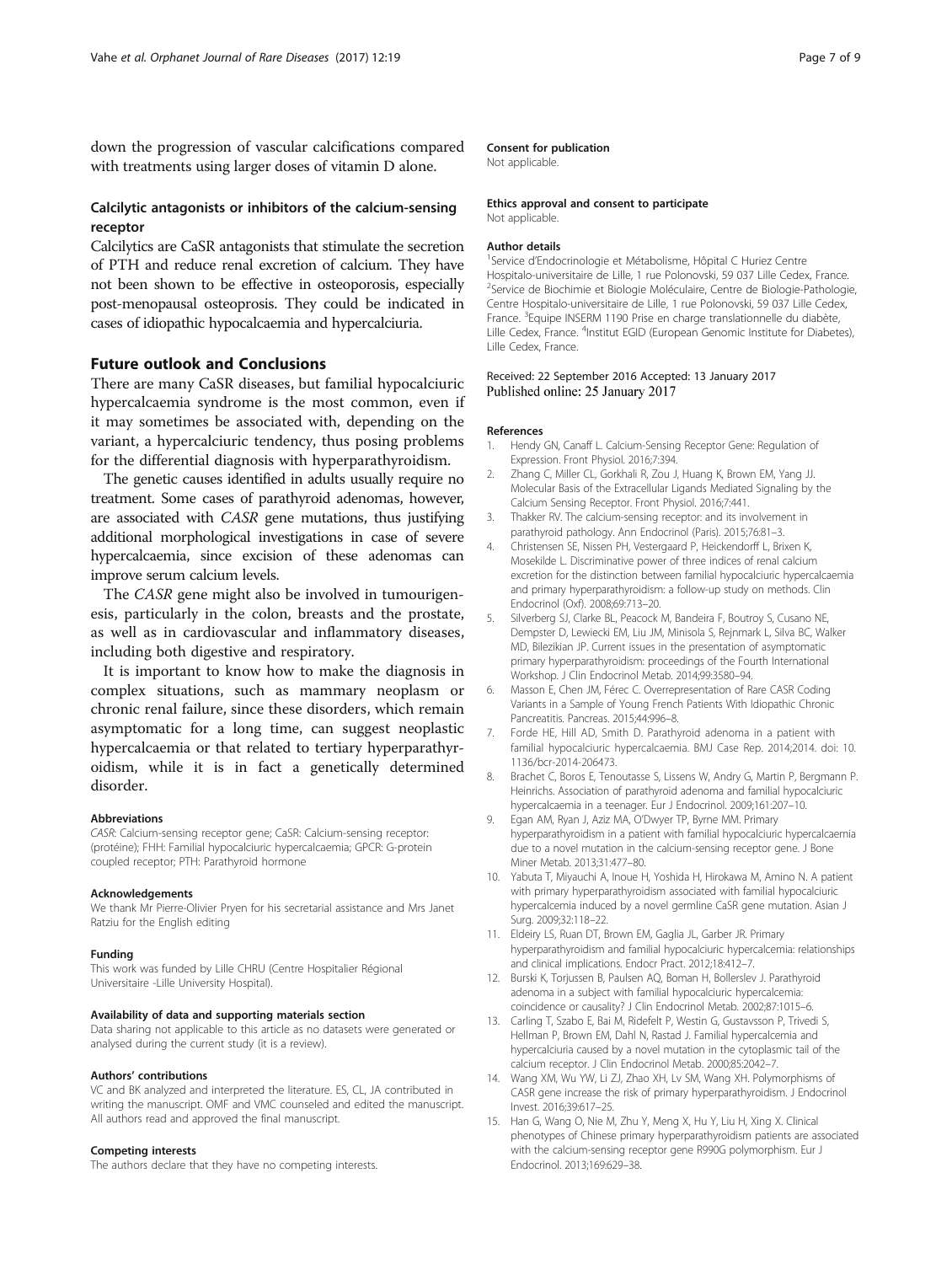- <span id="page-7-0"></span>16. Frank-Raue K, Leidig-Bruckner G, Haag C, Schulze E, Lorenz A, Schmitz-Winnenthal H, Raue F. Inactivating calcium-sensing receptor mutations in patients with primary hyperparathyroidism. Clin Endocrinol (Oxf). 2011;75:50–5.
- 17. Marx SJ. Hyperplasia in glands with hormone excess. Endocr Relat Cancer. 2016;23:R1–R14.
- 18. Assimos DG, The G. Allele of CaSR R990G Polymorphism Increases Susceptibility to Urolithiasis and Hypercalciuria: Evidences from a Comprehensive Meta-Analysis. J Urol. 2015;194:1014.
- 19. Vezzoli G, Scillitani A, Corbetta S, Terranegra A, Dogliotti E, Guarnieri V, Arcidiacono T, Macrina L, Mingione A, Brasacchio C, Eller-Vainicher C, Cusi D, Spada A, Cole DE, Hendy GN, Spotti D, Soldati L. Risk of nephrolithiasis in primary hyperparathyroidism is associated with two polymorphisms of the calcium-sensing receptor gene. J Nephrol. 2015;28:67–72.
- 20. Oddsson A, Sulem P, Helgason H, Edvardsson VO, Thorleifsson G, Sveinbjörnsson G, Haraldsdottir E, Eyjolfsson GI, Sigurdardottir O, Olafsson I, Masson G, Holm H, Gudbjartsson DF, Thorsteinsdottir U, Indridason OS, Palsson R, Stefansson K. Common and rare variants associated with kidney stones and biochemical traits. Nat Commun. 2015;6:7975.
- 21. Chikatsu N, Fukumoto S, Suzawa M, Tanaka Y, Takeuchi Y, Takeda S, Tamura Y, Matsumoto T, Fujita T. An adult patient with severe hypercalcaemia and hypocalciuria due to a novel homozygous inactivating mutation of calciumsensing receptor. Clin Endocrinol (Oxf). 1999;50:537–43.
- 22. Lietman SA, Tenenbaum-Rakover Y, Jap TS, Yi-Chi W, De-Ming Y, Ding C, Kussiny N, Levine MA. A novel loss-of-function mutation, Gln459Arg, of the calcium-sensing receptor gene associated with apparent autosomal recessive inheritance of familial hypocalciuric hypercalcemia. J Clin Endocrinol Metab. 2009;94:4372–9.
- 23. Nesbit MA, Hannan FM, Howles SA, Babinsky VN, Head RA, Cranston T, Rust N, Hobbs MR, Heath 3rd H, Thakker RV. Mutations affecting G-protein subunit α11 in hypercalcemia and hypocalcemia. N Engl J Med. 2013; 368:2476–86.
- 24. Hannan FM, Howles SA, Rogers A, Cranston T, Gorvin CM, Babinsky VN, Reed AA, Thakker CE, Bockenhauer D, Brown RS, Connell JM, Cook J, Darzy K, Ehtisham S, Graham U, Hulse T, Hunter SJ, Izatt L, Kumar D, McKenna MJ, McKnight JA, Morrison PJ, Mughal MZ, O'Halloran D, Pearce SH, Porteous ME, Rahman M, Richardson T, Robinson R, Scheers I, Siddique H, Van't Hoff WG, Wang T, Whyte MP, Nesbit MA, Thakker RV. Adaptor protein-2 sigma subunit mutations causing familial hypocalciuric hypercalcaemia type 3 (FHH3) demonstrate genotype-phenotype correlations, codon bias and dominant-negative effects. Hum Mol Genet. 2015;24:5079–92.
- 25. Vargas-Poussou R, Mansour-Hendili L, Baron S, Bertocchio JP, Travers C, Simian C, Treard C, Baudouin V, Beltran S, Broux F, Camard O, Cloarec S, Cormier C, Debussche X, Dubosclard E, Eid C, Haymann JP, Kiando SR, Kuhn JM, Lefort G, Linglart A, Lucas-Pouliquen B, Macher MA, Maruani G, Ouzounian S, Polak M, Requeda E, Robier D, Silve C, Souberbielle JC, Tack I, Vezzosi D, Jeunemaitre X, Houillier P. Familial Hypocalciuric Hypercalcemia Types 1 and 3 and Primary Hyperparathyroidism: Similarities and Differences. J Clin Endocrinol Metab. 2016;101:2185–95.
- 26. O'Seaghdha CM, Wu H, Yang Q, Kapur K, Guessous I, Zuber AM, Köttgen A, Stoudmann C, Teumer A, Kutalik Z, Mangino M, Dehghan A, Zhang W, Eiriksdottir G, Li G, Tanaka T, Portas L, Lopez LM, Hayward C, Lohman K, Matsuda K, Padmanabhan S, Firsov D, Sorice R, Ulivi S, Brockhaus AC, Kleber ME, Mahajan A, Ernst FD, Gudnason V, et al. Meta-analysis of genome-wide association studies identifies six new Loci for serum calcium concentrations. PLoS Genet. 2013;9, e1003796.
- 27. Majid H, Khan AH, Moatter T. R990G polymorphism of calcium sensing receptor gene is associated with high parathyroid hormone levels in subjects with vitamin D deficiency: a cross-sectional study. Biomed Res Int. 2015;2015: 407159. doi:[10.1155/2015/407159.](http://dx.doi.org/10.1155/2015/407159)
- 28. Díaz-Soto G, Romero E, Castrillón JL, Jauregui OI, de Luis Román D. Clinical Expression of Calcium Sensing Receptor Polymorphism (A986S) in Normocalcemic and Asymptomatic Hyperparathyroidism. Horm Metab Res. 2016;48:163–8.
- 29. Guan B, Welch JM, Sapp JC, Ling H, Li Y, Johnston JJ, Kebebew E, Biesecker LG, Simonds WF, Marx SJ, Agarwal SK. GCM2-Activating Mutations in Familial Isolated Hyperparathyroidism. Am J Hum Genet. 2016;99:1034–44.
- 30. Thakker RV. Genetics of parathyroid tumours. J Intern Med. 2016;280:574–83.
- 31. Duan K, Gomez Hernandez K, Mete O. Clinicopathological correlates of hyperparathyroidism. J Clin Pathol. 2015;68:771–87.
- 32. Hannan FM, Nesbit MA, Zhang C, Cranston T, Curley AJ, Harding B, Fratter C, Rust N, Christie PT, Turner JJ, Lemos MC, Bowl MR, Bouillon R, Brain C, Bridges N, Burren C, Connell JM, Jung H, Marks E, McCredie D, Mughal Z, Rodda C, Tollefsen S, Brown EM, Yang JJ, Thakker RV. Identification of 70 calcium-sensing receptor mutations in hyper- and hypo-calcaemic patients: evidence for clustering of extracellular domain mutations at calciumbinding sites. Hum Mol Genet. 2012;21:2768–78.
- 33. Molin A, Baudoin R, Kaufmann M, Souberbielle JC, Ryckewaert A, Vantyghem MC, Eckart P, Bacchetta J, Deschenes G, Kesler-Roussey G, Coudray N, Richard N, Wraich M, Bonafiglia Q, Tiulpakov A, Jones G, Kottler ML. CYP24A1 Mutations in a Cohort of Hypercalcemic Patients: Evidence for a Recessive Trait. J Clin Endocrinol Metab. 2015;100:E1343–52.
- 34. Loyer C, Leroy C, Molin A, Odou MF, Huglo D, Lion G, Ernst O, Hoffmann M, Porchet N, Carnaille B, Pattou F, Kottler ML, Vantyghem MC. Hyperparathyroidism complicating CYP 24A1 mutations. Ann Endocrinol (Paris). 2016;77:615–9.
- 35. Murphy H, Patrick J, Báez-Irizarry E, Lacassie Y, Gómez R, Vargas A, Barkemeyer B, Kanotra S, Zambrano RM. Neonatal severe hyperparathyroidism caused by homozygous mutation in CASR: A rare cause of life-threatening hypercalcemia. Eur J Med Genet. 2016;59:227–31.
- 36. Hannan FM, Nesbit MA, Christie PT, Lissens W, Van der Schueren B, Bex M, Bouillon R, Thakker RV. A homozygous inactivating calcium-sensing receptor mutation, Pro339Thr, is associated with isolated primary hyperparathyroidism: correlation between location of mutations and severity of hypercalcaemia. Clin Endocrinol (Oxf). 2010;73:715–22.
- 37. Obermannova B, Banghova K, Sumník Z, Dvorakova HM, Betka J, Fencl F, Kolouskova S, Cinek O, Lebl J. Unusually severe phenotype of neonatal primary hyperparathyroidism due to a heterozygous inactivating mutation in the CASR gene. Eur J Pediatr. 2009;168:569–73.
- 38. Glaudo M, Letz S, Quinkler M, Bogner U, Elbelt U, Strasburger CJ, Schnabel D, Lankes E, Scheel S, Feldkamp J, Haag C, Schulze E, Frank-Raue K, Raue F, Mayr B, Schöfl C. Heterozygous inactivating CaSR mutations causing neonatal hyperparathyroidism: function, inheritance and phenotype. Eur J Endocrinol. 2016;175:421–31.
- 39. Mayr B, Schnabel D, Dörr HG, Schöfl C. Gain and loss of function mutations of the calcium-sensing receptor and associated proteins: current treatment concepts. Eur J Endocrinol. 2016;174:R189–208.
- 40. Gagliardi L, Burt MG, Feng J, Poplawski NK, Scott HS. Autosomal dominant hypocalcaemia due to a novel CASR mutation: Clinical and genetic implications. Clin Endocrinol (Oxf). 2016;85:495–7.
- 41. Tenhola S, Voutilainen R, Reyes M, Toiviainen-Salo S, Jüppner H, Mäkitie O. Impaired growth and intracranial calcifications in autosomal dominant hypocalcemia caused by a GNA11 mutation. Eur J Endocrinol. 2016;175:211–8.
- 42. Obermannova B, Sumnik Z, Dusatkova P, Cinek O, Grant M, Lebl J, Hendy GN. Novel calcium-sensing receptor cytoplasmic tail deletion mutation causing autosomal dominant hypocalcemia: molecular and clinical study. Eur J Endocrinol. 2016;174:K1–K11.
- 43. Watanabe S, Fukumoto S, Chang H, Takeuchi Y, Hasegawa Y, Okazaki R, Chikatsu N, Fujita T. Association between activating mutations of calciumsensing receptor and Bartter's syndrome. Lancet. 2002;360:692–4.
- 44. Vargas-Poussou R, Huang C, Hulin P, Houillier P, Jeunemaître X, Paillard M, Planelles G, Déchaux M, Miller RT, Antignac C. Functional characterization of a calcium-sensing receptor mutation in severe autosomal dominant hypocalcemia with a Bartter-like syndrome. J Am Soc Nephrol. 2002;13:2259–66.
- 45. Kinoshita Y, Hori M, Taguchi M, Watanabe S, Fukumoto S. Functional activities of mutant calcium-sensing receptors determine clinical presentations in patients with autosomal dominant hypocalcemia. J Clin Endocrinol Metab. 2014;99:E363–8.
- 46. Piret SE, Gorvin CM, Pagnamenta AT, Howles SA, Cranston T, Rust N, Nesbit MA, Glaser B, Taylor JC, Buchs AE, Hannan FM, Thakker RV. Identification of a G-Protein Subunit-α11 Gain-of-Function Mutation, Val340Met, in a Family With Autosomal Dominant Hypocalcemia Type 2 (ADH2). J Bone Miner Res. 2016;31:1207–14.
- 47. Dong B, Endo I, Ohnishi Y, Kondo T, Hasegawa T, Amizuka N, Kiyonari H, Shioi G, Abe M, Fukumoto S, Matsumoto T. Calcilytic Ameliorates Abnormalities of Mutant Calcium-Sensing Receptor (CaSR) Knock-In Mice Mimicking Autosomal Dominant Hypocalcemia (ADH). J Bone Miner Res. 2015;30(11):1980–93.
- 48. Hannan FM, Walls GV, Babinsky VN, Nesbit MA, Kallay E, Hough TA, Fraser WD, Cox RD, Hu J, Spiegel AM, Thakker RV. The Calcilytic Agent